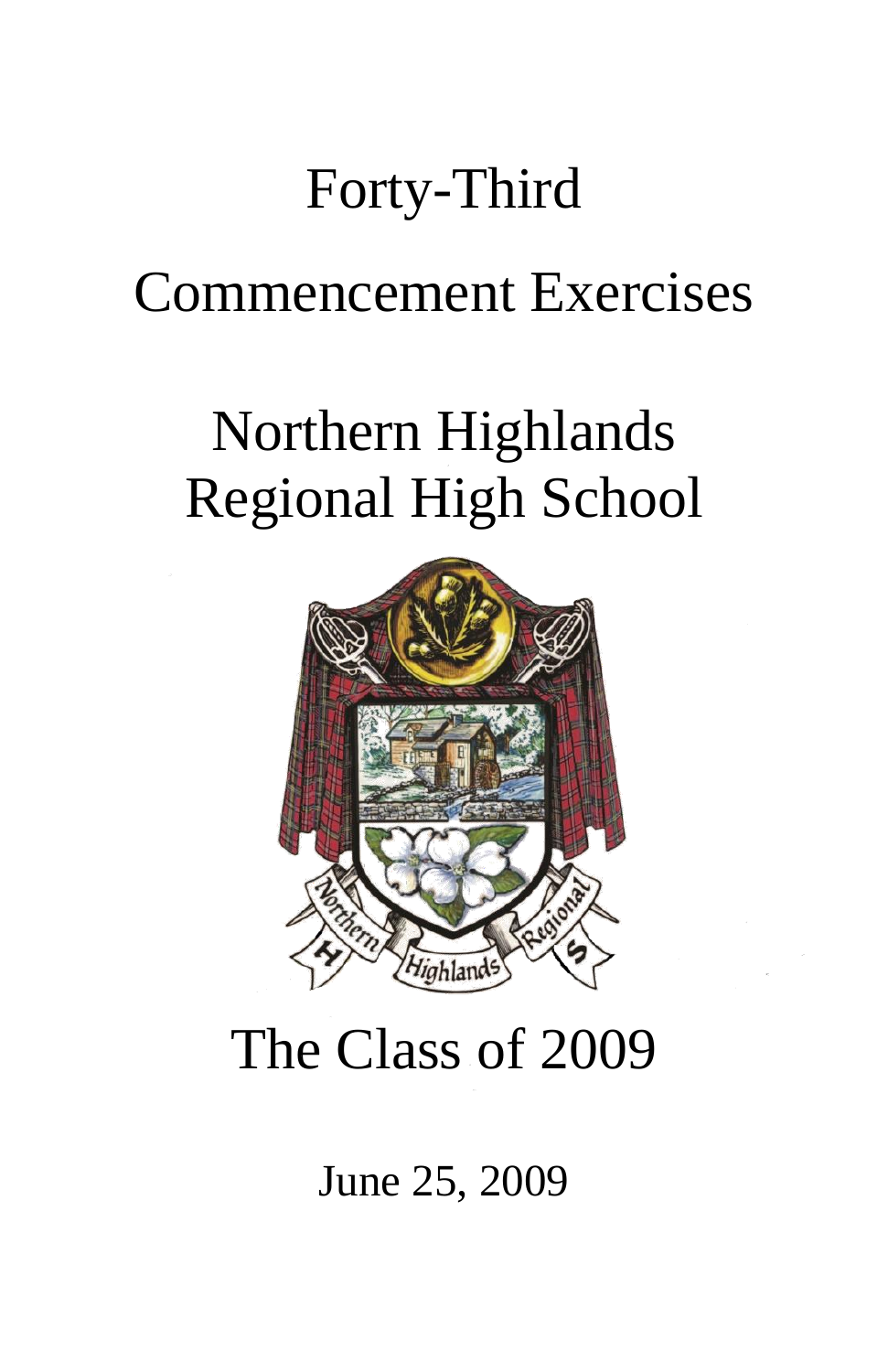| Prelude  Selections by the Symphonic Band/Wind Ensemble                                 |  |
|-----------------------------------------------------------------------------------------|--|
| Processional  Pomp and Circumstance #1<br><b>Symphonic Band/Wind Ensemble</b>           |  |
| Star Spangle Banner Highlands Voices Senior Girls                                       |  |
|                                                                                         |  |
|                                                                                         |  |
|                                                                                         |  |
|                                                                                         |  |
| Presentation of Awards John J. Keenan, Principal                                        |  |
|                                                                                         |  |
| Presentation of the Class of 2009 Robert M. Mc Guire, Ed.D.<br>Superintendent           |  |
| Awarding of Diplomas  Barbara Garand, Board President<br>and Board of Education Members |  |
|                                                                                         |  |
| The Sinfonians<br>Recessional<br>Symphonic Band/Wind Ensemble                           |  |
| Class Advisors: Brian Belluzzi and Jessica Meier                                        |  |
| <b>Band Director: Theodora Sotiropoulos</b>                                             |  |
| <b>Choir Director: Thomas Paster</b>                                                    |  |
| <b>Bagpiper: Douglas Mayone, Class of 2004</b>                                          |  |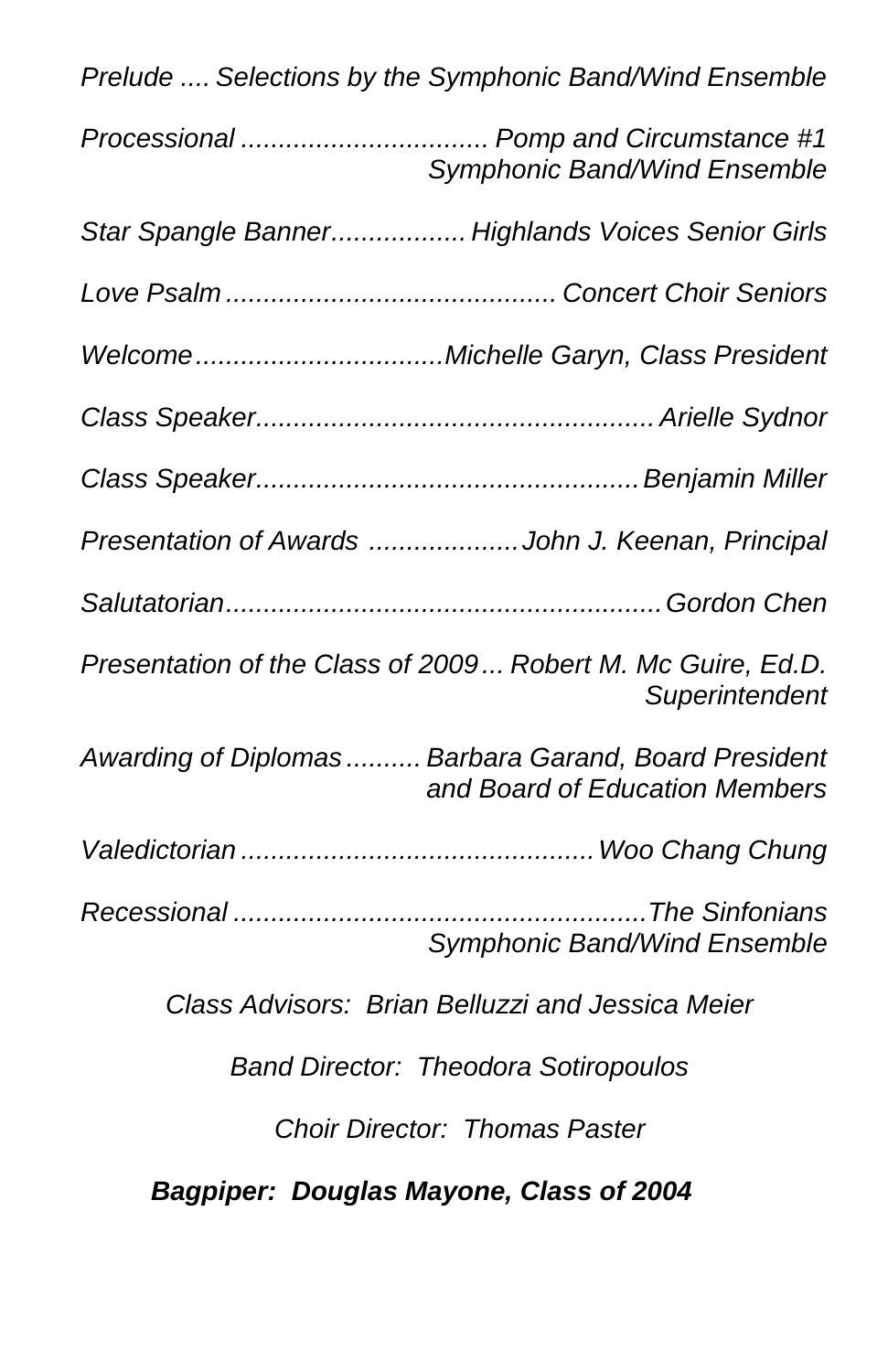## **Candidates for Graduation**

Alexander Robert Ade **\*** Matthew Joseph Alfonso Chelsea Marie Amadei Eric A. Anderson Olivia Catherine Annitti Maxx Harley Appelman Keefe B. Askin Chris Aufiero Derek Francis Aurori **\*** Amanda Kaitlin Ayers Derek Theodore Bach Gayeon Bae **\*** Alexandra R. Bain Kathleen Brittany Balch Vanessa Lynn Balzano Mark Adel Banoub Colin C. Bassett Robert Louis Basso Katrina Nichols Battle **\*** Samantha Leigh Beck Adam Michael Bednarz Christopher Connor Bell **\*** Allison Michelle Benoit **\*** Richard J. Bierwas Connor William Bischoff Douglas C. Blackmore Alexander J. Bradshaw David Jordan Brown Michael Paul Burns Kristin Frances Cagney Clare Mary Carluccio **\*** Alfonso Aledia Carrion Karen Louise Cash

Kerri Catherine Cavan Leanna Cervelli Ashlee Amparo Chan Anne Michelle Chavez Gordon A. Chen **\*** Michael James Chiaravalle **\*** Alexander Tsu-Fong Chin Hye-Ra Choi Young Jun Choi Lauren Anne Chornodolsky Jun Chung Sei Yeon Chung **\*** Seyoon Chung **\*** Woo Chang Chung **\*** Montana Lucina Cibischino Morgan Anne Cocherl Caitlyn Jane Cochran Emily Jeanne Cohan Emily Marie Collins John Joseph Collis **\*** Ryan Anthony Conlon Alexander Stewart Corless Lauren Beth Corn **\*** Matthew Joseph Corrao Kevin Curran Cristiana L. Cyriax Angelica D'Angelo Derek David D'Anna Gabriel A. DeLaPaz Allison Lee Dench Charles J. Devine Bryan G. DiBlasi Tucker Diestel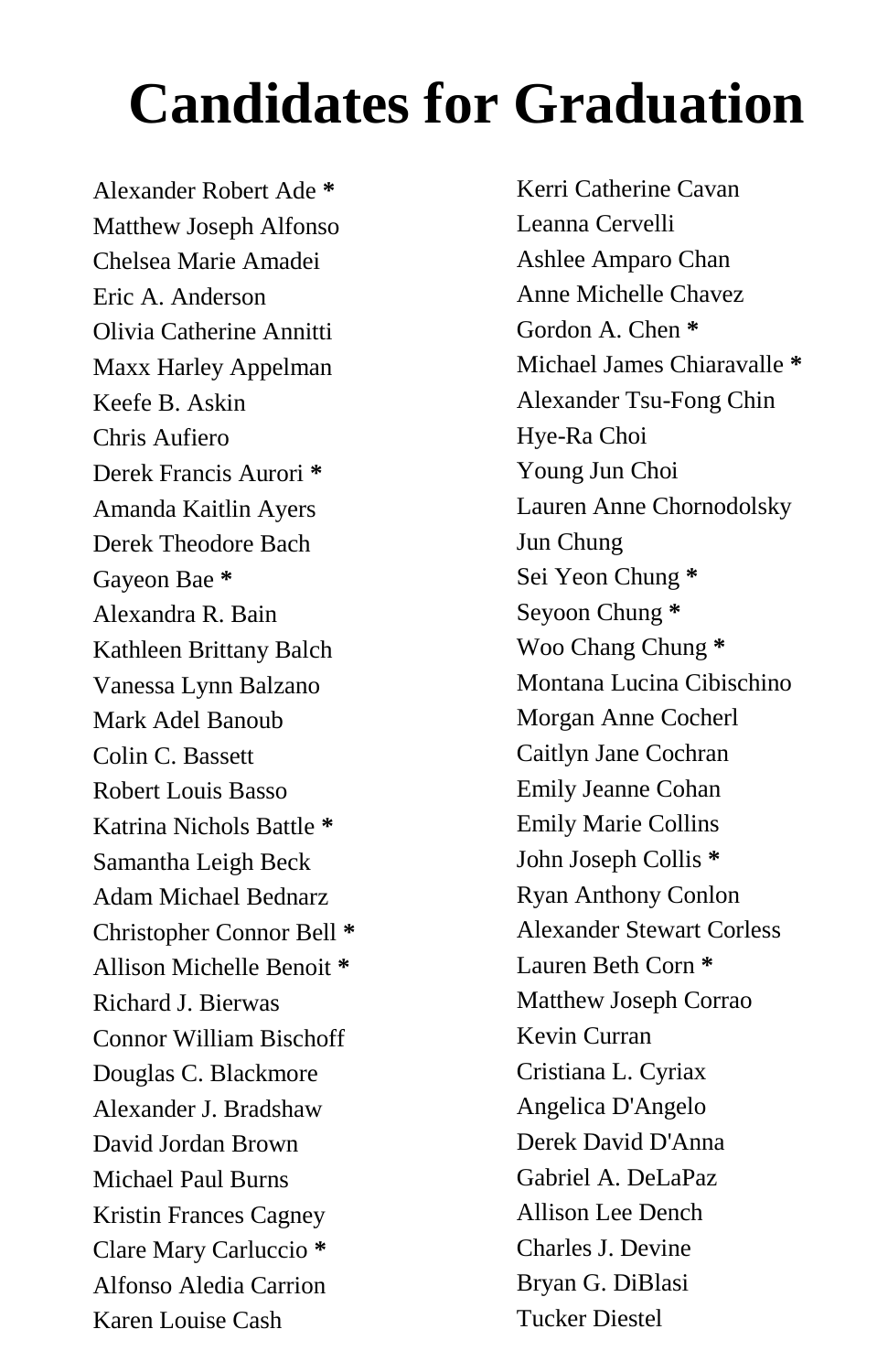Danielle Mia Diniz **\*** Andrea Elizabeth Dobbs Allison Hannah Doherty **\*** Kari Ann Dombroski Meaghan Elizabeth Donnelly **\*** Matthew Jamieson Duglin Jonathan Chin Dworkin Tara Anne Egan Michelle Ayano Elson Michael V. Esposito Christina Paige Fabris Samantha Taylor Faust **\*** Jacklyn Leigh Feldman Sarah Marie Fichera Adam Royal Fishman Liza J. Fishman Jake Bentley FitzGerald Liam Christian Fitzpatrick Sean Keenan Fitzpatrick Andres Fonseca **\*** Tara Rae Forhecz Kelly Ann Forst **\*** Lillian Francess Daniel E. Fried Tyler R. Fugazzie **\*** Thomas John Gaidus **\*** Sarah Jessica Gallina **\*** Rachael Bea Galperin Adeel Ganju Michelle Liana Garyn Quentin Alexander Garzón Meredith Loren Gavzy Justin Andrew Gerstl Jaime Lena Getto Rachel Gianfredi Matthew R. Gilsenan

Manuel Gonzalez Samantha Nicole Gonzalez Mitchell K. Gorodokin **\*** Marlise Gravina John P. Greenough Christopher M. Greenthaler Gregory Peter Griffoul **\*** Amanda Marie Grosso Kirsten Mary Grueter Paul Vincent Guerra Kristoffer A. Guillermo Ramzi Michael Gunselman Timothy David Hageman Emily Michelle Hamilton ľemira Sarah Harfouch Amanda Jane Harlin Kevin Michael Herraiz Michael C. Higgins Timothy Daniel Higgins Matthew Christopher Hillman Stephanie Alice Hirlemann **\*** David Michael Holcomb **\*** Allison Rose Horan John Robert Hylas Julia Anne Iannaccone Erin Catherine Inglima Catherine Jeanne Jacobs Justin S. Jacoby Dylan Jamieson Vicken Jack Jansezian Lindsay Nicole Japko Ka Young Joung **\*** Connie Jun Johnny Chan Jung Arpita Kabaria **\*** Stacy Hannah Kadell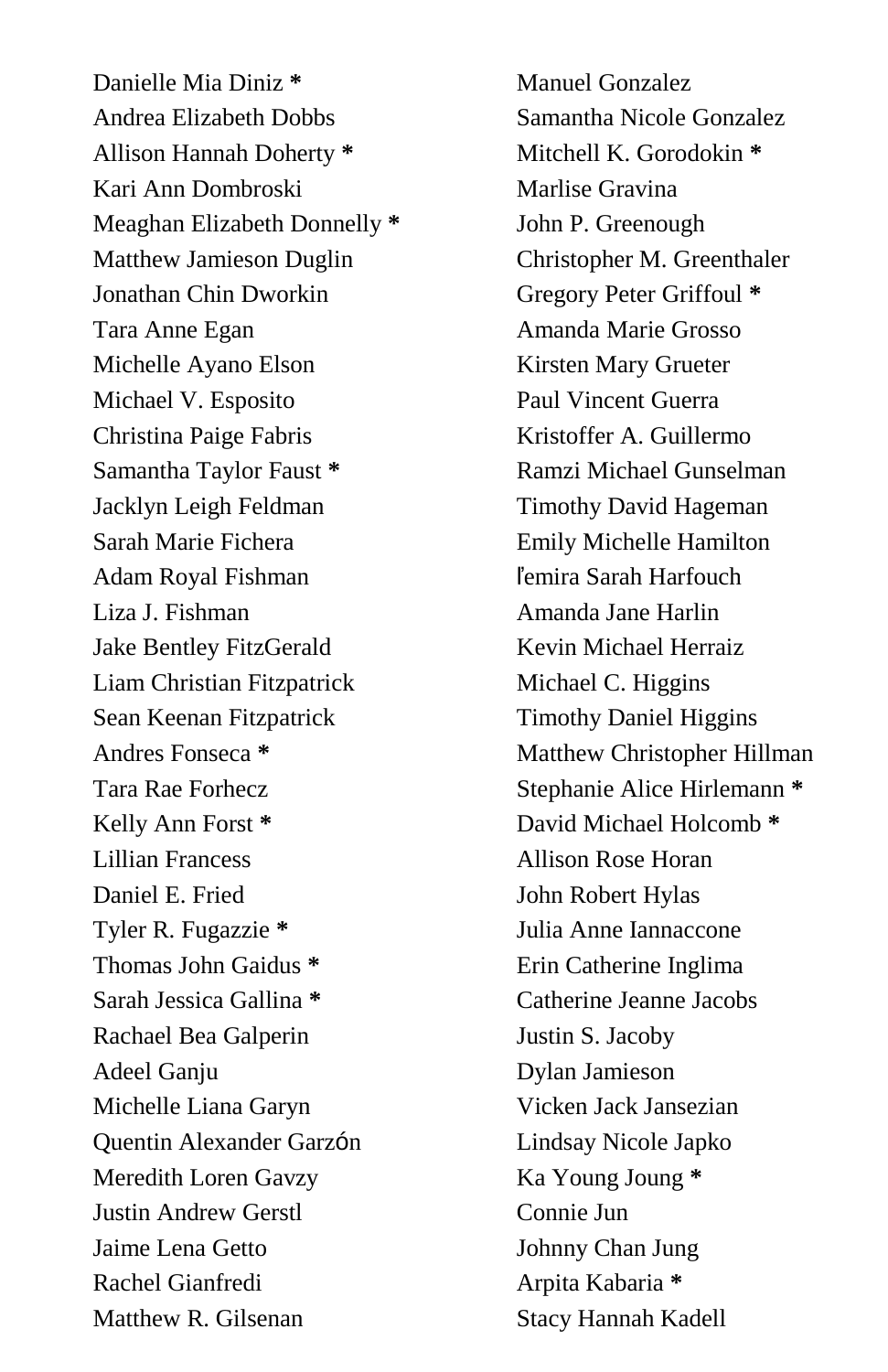Suzy Kang **\*** Gregory Lawrence Kasparian Stephen Michael Katz Kevan Patrick Kenney Carrie Ann Kerbeykian Julia Rose Kessler Hyunkyu Kim **\*** Jennifer K.S. Kim Song H. Kim **\*** Philip M. Kleinman **\*** Laura Elizabeth Klui Edwin M. Ko Antoine Samuel Kochen Cayla Kondo Anna Kosheleva Kevin Christopher Kosits Michael Alexander Krantz Jenna Nicole Kronenberg **\*** Christopher A. Krzoska Connor Joseph Lamb Gabrielle Anne LaSpina Timothy Justin Leathem Andrew K. Lee Hayun Lee **\*** Danielle S. Leshinsky Dylan Lyon Lewis Amanda Hayley Librot Alexander J. Licata Zoe Evans Lieb Adam Jasper Lind Alexa Christine Livanos Jiezhelle Mariz Lizardo Kelly Theresa Lockwood **\*** Madison Sarah Loew \* Shaina A. Loew **\*** David John Loman

Daniel James Longden Christie Lauren Loughnane Megan Ann Ludwig Louis Joseph Lupinacci Georgia Lymberis Omid Maalizadeh Nicholas Joseph Maghenzani Ava Elise Manahan Theodore John Mancuso Kristen Elizabeth Marinaccio **\*** Christian Luke Marotta **\*** Jessica Rose Mason Brian R. McCormick John M. McDonough Jordan Leigh McGovern Kara Caton McGovern Sean Patrick McIlraith Brian Matthew McKeegan Lisa Marie McKeegan Richard Alexander Medina **\*** Eleni Maria Meneve Salvatore M. Messina Benjamin Adam Meyer Eric L. Mihal Haley D. Milch Benjamin Seth Miller **\*** Michael Richard Milone Donju Min **\*** Ashraf S. Mokhtar Samantha Elizabeth Molzan **\*** Pierfrancesco Montanaro Michele Ann Montemarano Lauren Marie Morgan Eric James Moritz Vache Vartivor Naljian Brandon Scott Neuburger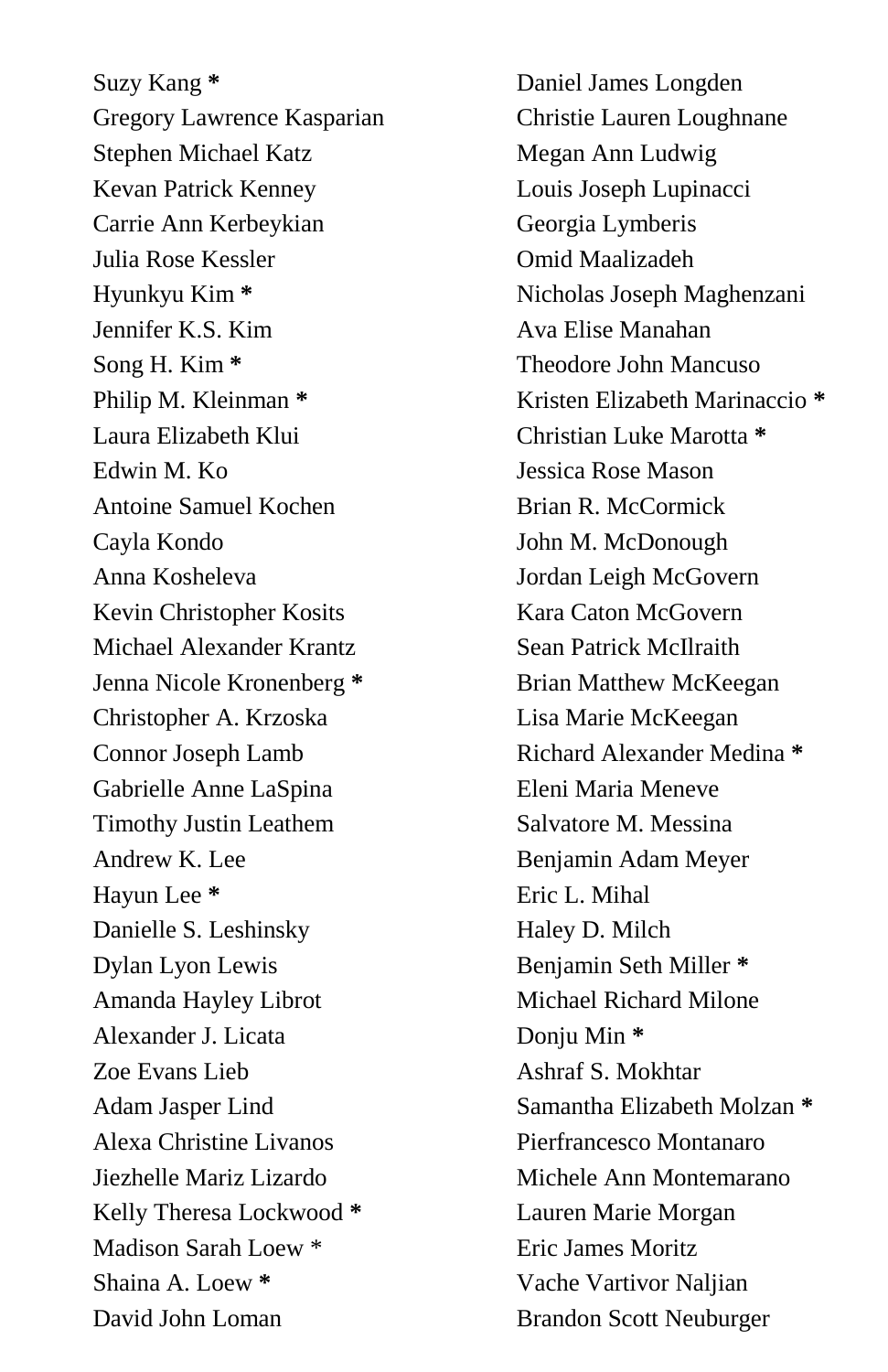Alex R. Nordquist Jessica Diane Norworth **\*** Alexandra Lian O'Brien William John O'Connor Scott David O'Donnell Evan Claire O'Neill Chelsea Gwen Ommundsen Howard Hyun Jae Pae Jacqueline Palm **\*** Craig A. Pantellere Julie Marie Paolella Danielle Parascandola Guinnevere Beth Parise **\*** Hyejin Park Kyung Mi Park **\*** Min Chul Park **\*** Melanie Holly Pasch **\*** Sara Olivia Pasternak Alexandra G. Pate William Brooks Patterson Tess Lane Pederson Megan Pepe Melanie Rose Pernice George Welch Peterson IV Nicole Marie Piazza Alexander Stephan Pinto-Banrevy Melissa Ann Pook Victoria Elsa Pope Matthew Daniel Portanova **\*** Sara Elizabeth Pulgrano Nadia Qari George Michael Rabot Laura Michelle Ranges Bobbie Lynn Raymond Cara Lane Resnick Mia Anne Ritota

Camila Adriana Robbins Aimee Di Rodriguez Tyler Ashley Rosa Danielle Alexandra Rotonda Patrick Charles Ryan Danielle Huguette Sabbah Alexa Lauren Sachs **\*** Chelsey Taryn Salamay Katherine Olivia Sandler **\*** Amanda Lee Santaite Brendan P. Santry Laura Astrid Sarkisian **\*** Jeffery Mark Sauer Cara Nicole Savastano Joseph R. Savelli Jake Scaduto Rachel Scanzillo Jack W. Schatzberg Eric Bruce Schauer Ryan Andrew Schillizzi Cindy Lee Schottanes Cecilia Marie Schudel **\*** Eric Sam Schulsinger Sara Gabrielle Schwartz Alexandra Sciacca Gabrielle Sedor Aaron Myles Shapiro **\*** Meaghan Colleen Sheehan Mahmoud Shehab Stephanie Shi Ji In (Jenny) Shin **\*** Eugene Joseph Sidor III Trevor Gordon Simcox **\*** Tyler James Sipala **\*** Fady Hany Sourial Alexis Brooke Stern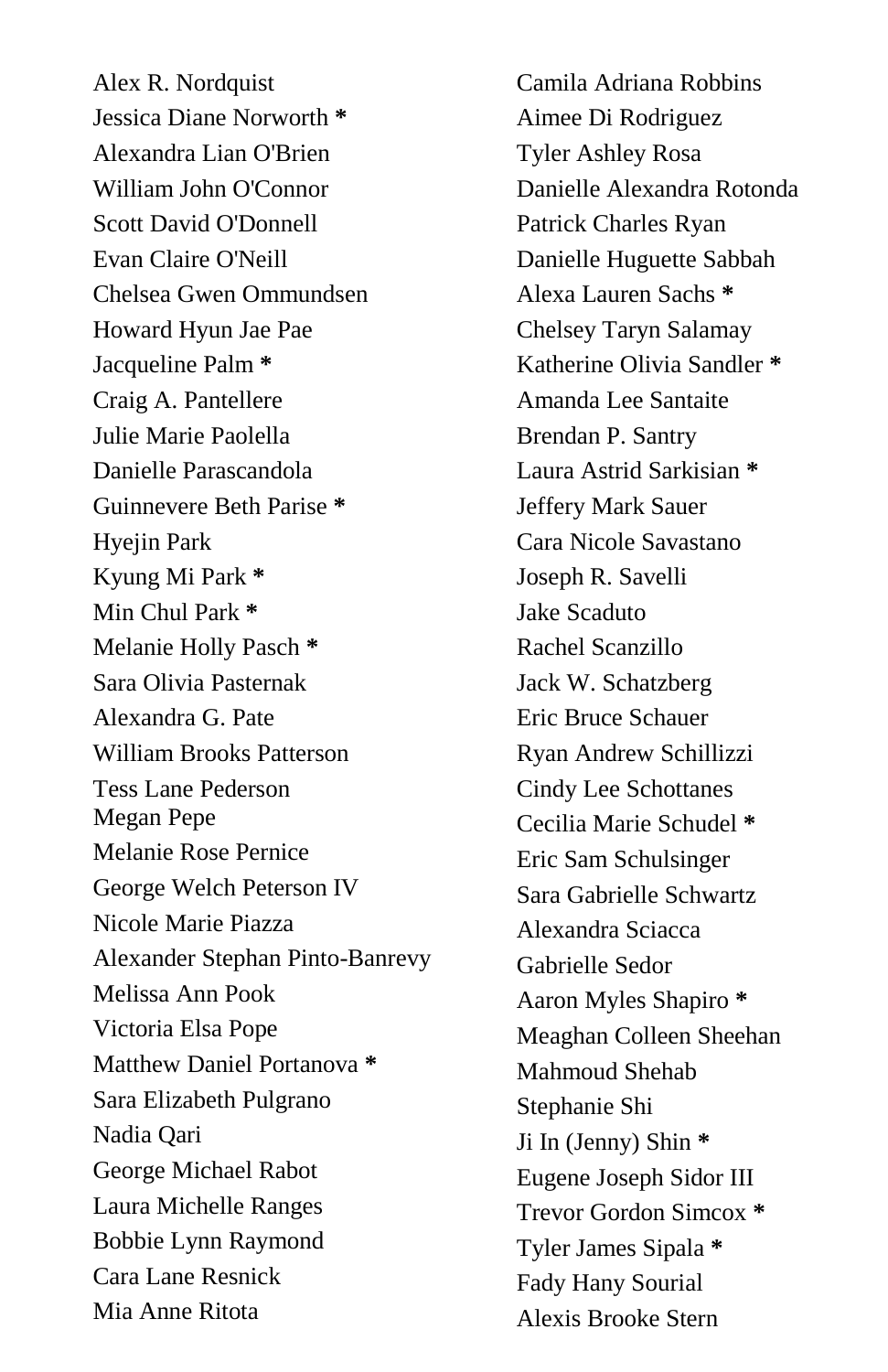Kristen Marie Strauss Colin John Sullivan **\*** Laura Caroline Summers Arielle Ruth Sydno**r \*** Sarah Ashley Tanzer Gregory Patrick Taus Caroline Susanna Taylor **\*** Leah Marie Taylor Morgan Alice Taylor Quaeshia Ann Taylor Gabrielle Michelle Tazza Elizabeth Ashley Temple Peter Bernard Terenzio III **\*** Carly Marie Thomasset Shannon Bríd Togher Sean Christopher Toolan Brian Francis Travers Charlotte Josephine Tregelles **\*** Keenan M. Troast Stamati P. Tsatsaronis Wee-Chang Josh Tzue Rodrigo Gonzalo Ugarte Joseph Ciro Velli

Louisa Ma Vikner **\*** Arthur R. Vorbrodt Matthew J. Vroegindewey Jacob Daniel Walpert **\*** Diana Wang **\*** Michael Wang Charles Davis Weidmuller Derek Glen Weinberg Benjamin Lawrence Weiner Morgan Rebecca Weiss Matthew Wheeler White Eric Andrew Wien Alexander Scott Wilder Zachary R. Wiseberg Carly Michelle Wolf Cherie Wollman Erik Mark Yankowsky Matthew Richard Yeaton **\*** Tobey London Zaretsky Timothy John Zarychta Michael Henry Zoeller **\*** Laura Marie Zysk

\*National Honor Society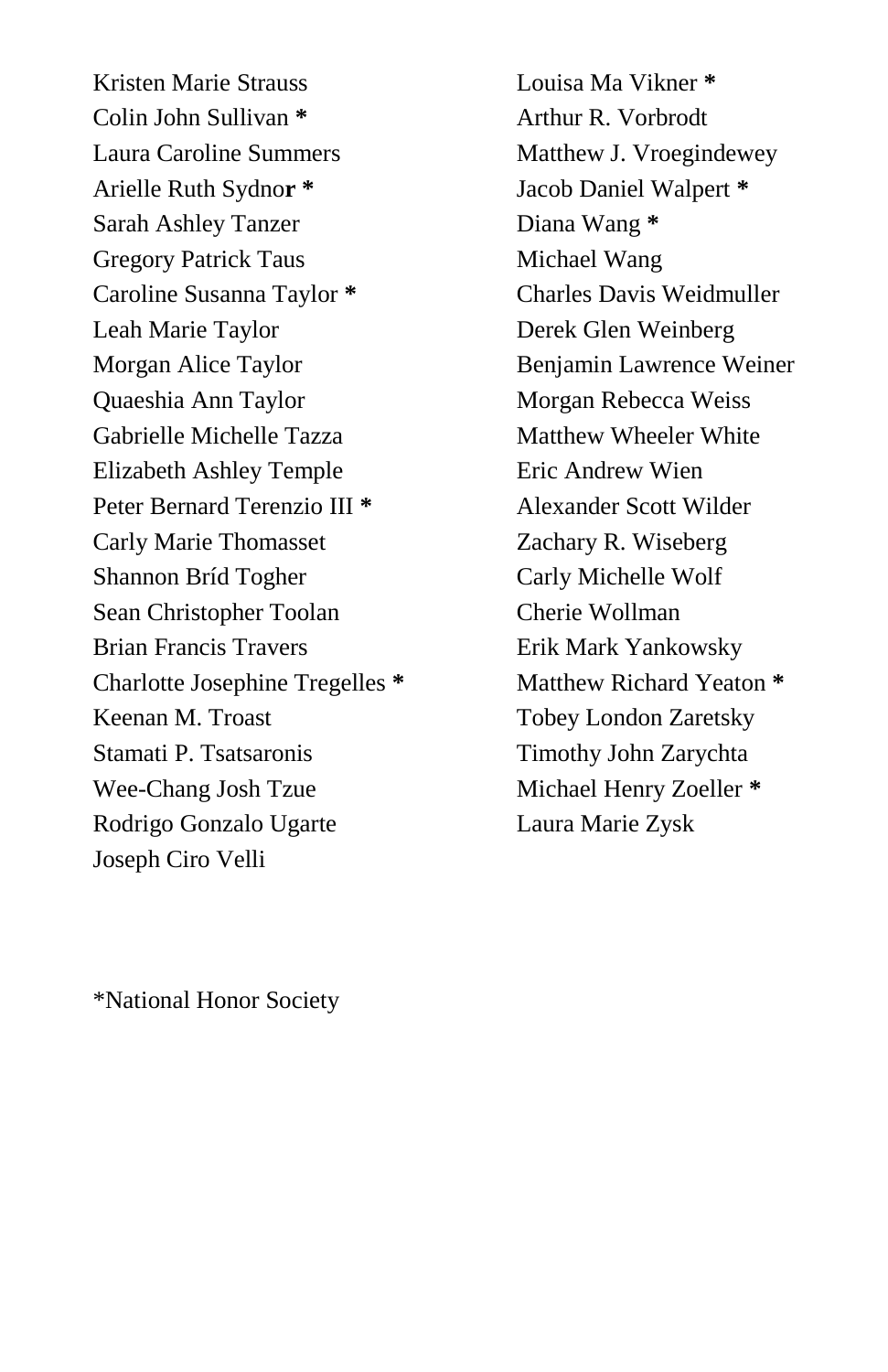### Senior Awards

## Northern Highlands Regional High School



## The Class of 2009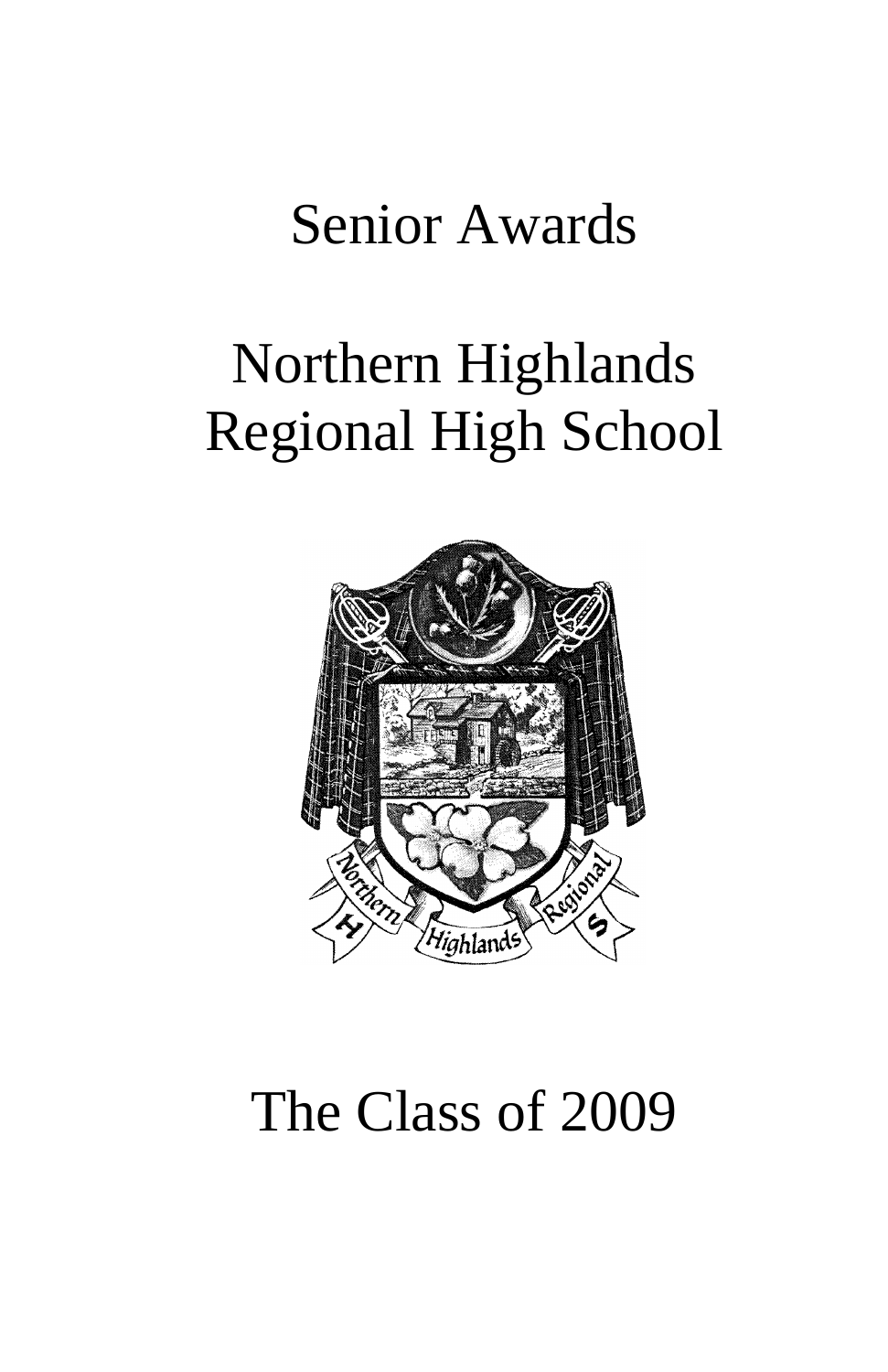#### **Class of 2009 – Senior Awards**

| Northern Highlands Distinguished Service Award Diana Wang |  |
|-----------------------------------------------------------|--|
|                                                           |  |
|                                                           |  |

#### **Principal's Award for Four Years of Perfect Attendance**

Lauren Chornodolsky............................................................... Vache Naljian

Min-Chul (Michael) Park............................................................ Patrick Ryan

#### *The following awards were presented at our Senior Awards Ceremony on June 11, 2009.*

| National Merit Finalists have gone through a rigorous process to achieve    |  |
|-----------------------------------------------------------------------------|--|
| this outstanding honor. Juniors named National Merit Semi-finalists earned  |  |
| a selection index score of 222 or higher on the PSAT, providing the         |  |
| opportunity to compete for Finalist standing and Merit Scholarship awards.  |  |
| In February 2009, Semi-finalists who met academic and other requirements    |  |
| set by the National Merit Corporation became Finalists, who, based on their |  |
| abilities, skills, and accomplishments, competed for National Merit         |  |
| scholarships.                                                               |  |

**Art Award**............................................................................... Sean McIlraith *Awarded by the Board of Education for excellence in Art.*

**Business Education Award**.........................................................Tyler Sipala *Awarded by the Board of Education for excellence in Business*.

**Lois Farese Marketing Award**..................................................Dylan Lewis *Awarded by the Board of Education for excellence in Marketing.*

**Jane Kedron French Award**......................................................Lauren Corn *Awarded by the Board of Education for excellence in French.*

**Eleanor Keyser Spanish Award**..........................................Jacqueline Palm *Awarded by the Board of Education for excellence in Spanish.*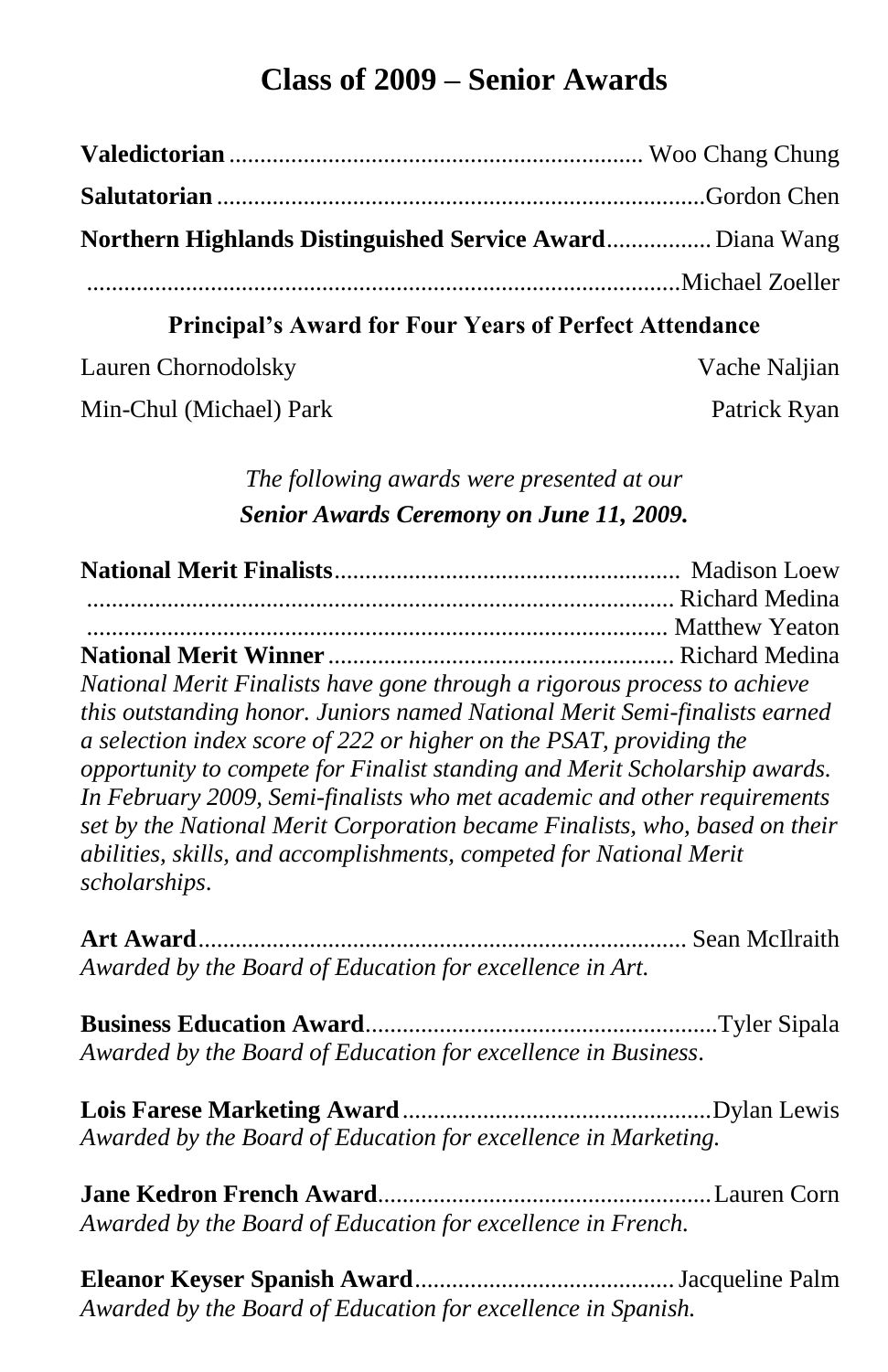**Italian Award** ..........................................................................Laura Ranges *Awarded by the Board of Education for excellence in Italian.*

**Latin Award** ..........................................................................Cecilia Schudel *Awarded by the Board of Education for excellence in Latin.*

**Science Award** ................................................................Michael Chiaravalle *Awarded by the Board of Education for excellence in Science.*

**Mathematics Award**........................................................ Woo Chang Chung *Awarded by the Board of Education for excellence in Mathematics.*

**English Award**...................................................................... Richard Medina *Awarded by the Board of Education for excellence in English.*

**Robert Hellwig Social Studies Award** ...................................Peter Terenzio *Awarded by the Board of Education for excellence in Social Studies.*

**Health & Physical Education Award** ..........................................Tyler Rosa *Awarded by the Board of Education for excellence in Health & Physical Education.*

**Fine Arts Award**........................................................... Alexander Bradshaw *Awarded by the Board of Education for excellence in Fine Arts.*

**Technical Drawing Award** .....................................................Allison Dench ..............................................................................................Cindy Schottanes

*Awarded by the Board of Education for excellence in Technical Drawing.*

**Television Production Award** ............................................. Alfonso Carrion *Awarded by the Board of Education for excellence in Television Production.*

| Awarded by the Board of Education to two seniors for excellence in Drama. |  |
|---------------------------------------------------------------------------|--|

#### **Family & Consumer Sciences Department Excellence Award**

...........................................................................................Charlotte Tregelles *Awarded by the Board of Education for excellence in Family and Consumer Sciences.*

**John Philip Sousa Award** ....................................................... Hyunkyu Kim *Awarded by the Board of Education for outstanding musicianship, citizenship, leadership, and dedication to the instrumental music program.*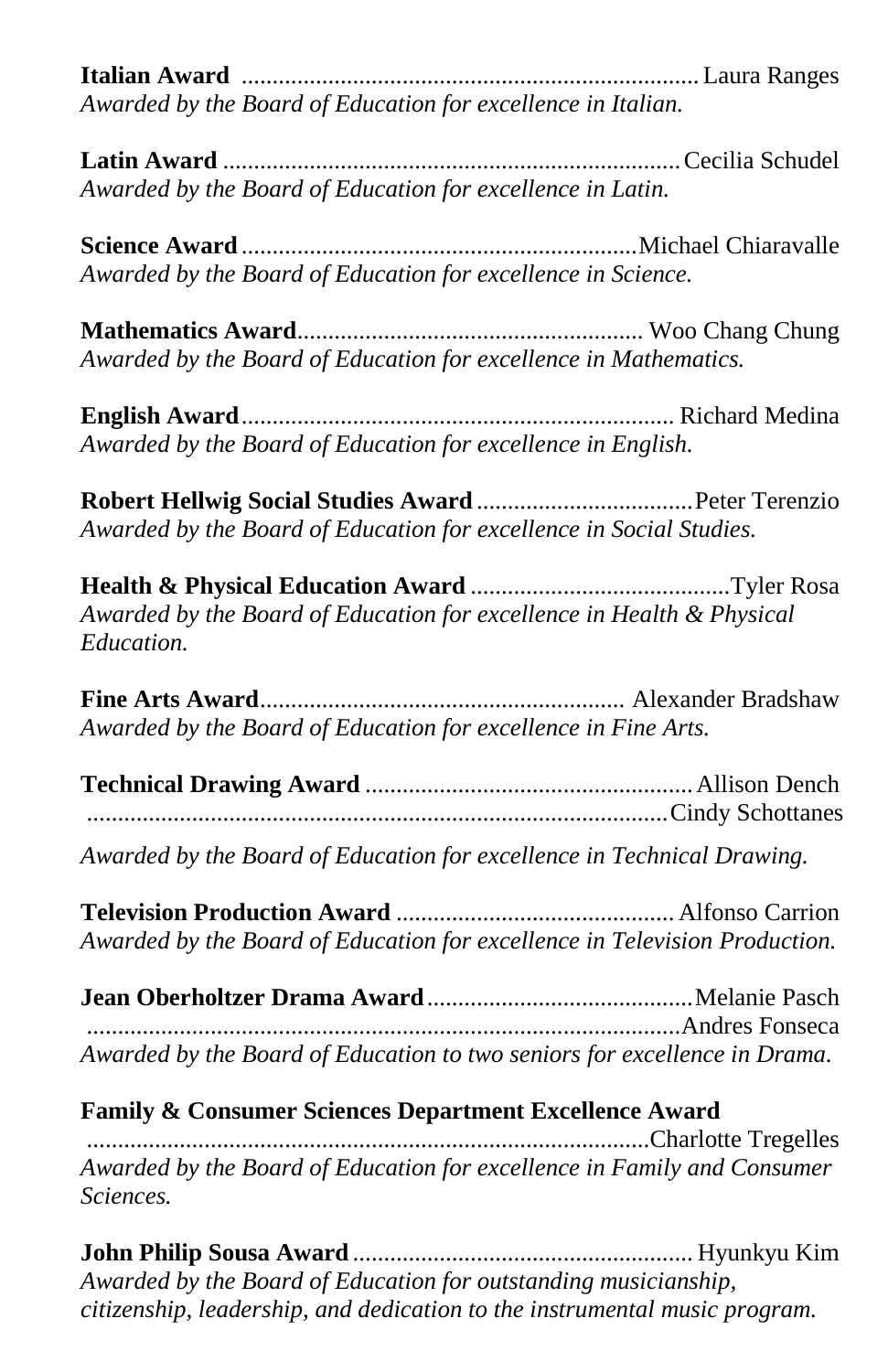**Sheila Taylor Vocal Music Award**......................................... Tess Pederson *Awarded by the Board of Education for outstanding musicianship, citizenship, leadership, and dedication to the music program.*

**Louis Armstrong Jazz Award**.............................................Derek Weinberg *Awarded by the Board of Education for outstanding Jazz musicianship.*

**Musical Theater Award**.............................................................Erin Inglima *Awarded by the Board of Education for outstanding contributions to our school's annual musical production.*

**National School Choral Award**..............................................Allison Benoit *Awarded by the Board of Education for outstanding musicianship, participation, dedication, and leadership demonstrated throughout the year by thought, word, and deed.*

**Contini Award**..................................................................Charlotte Tregelles .............................................................................................. Matthew Yeaton

*Awarded by the Board of Education to a male and female senior who participated in varsity sports each season through the year, demonstrating skill, desire to win, outstanding sportsmanship, exemplary attitude, and team spirit.*

#### **Coaches Award**.

Zoe Lieb....................................................................................Derek D'Anna Lauren Morgan........................................................................David Holcomb *Awarded by the Board of Education to male and female seniors who participated in varsity athletics and best demonstrated the values endorsed by the Northern Highlands Coaching Staff: loyalty, commitment, and citizenship.*

**Journalism Award** ................................................................Jake FitzGerald *Awarded by the Board of Education for excellence in Journalism.*

**Wood Technology Award**...........................................................Paul Guerra *Awarded by the Board of Education for craftsmanship in Wood Technology.*

#### **Northern Highlands Home & School Citizenship Award**

..................................................................................................... Diana Wang ....................................................................................................David Brown

*Awarded by the Home & School Association to a male and female senior who best exemplify good citizenship through integrity, devotion to duty, and unselfish service to others.*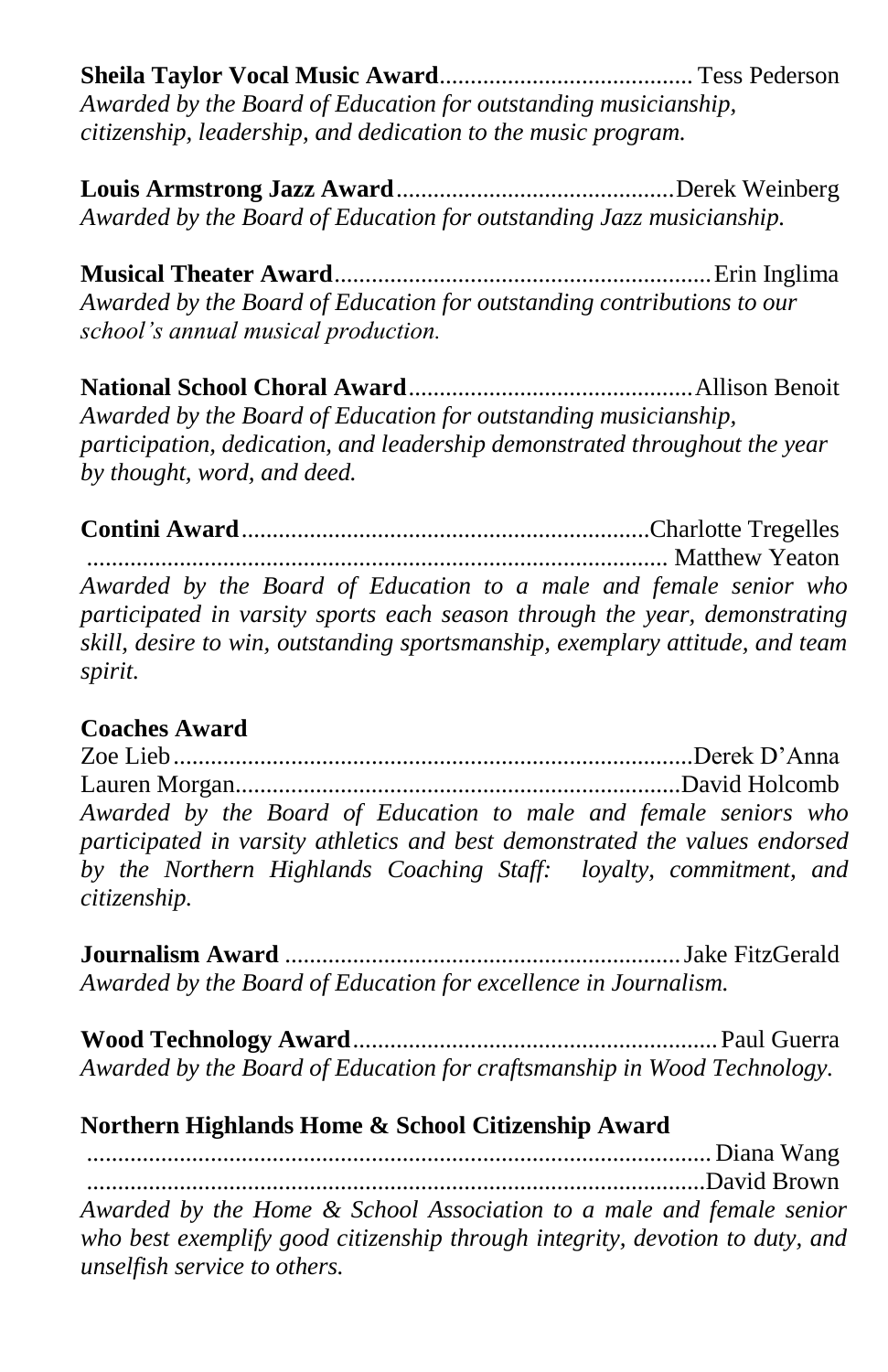**Student Council Highlander Award**....................................Michelle Garyn ....................................................................................................David Brown

*Awarded by the Student Council to a male and female senior who have displayed exemplary service to their school, community, and fellow students*

**Parents Network Leadership Award**................................... Lauren Morgan

..................................................................................................Derek D'Anna

*Awarded by the Parents Network to two seniors who demonstrated commitment and dedication to the development of alternative activities and peer education, as well as contributions to the well-being and betterment of Northern Highlands students.*

**Jean Phillipe Rameau Award for Music Theory** ................. Louisa Vikner *Awarded to a senior for outstanding work in Music Theory. (Jean Phillipe Rameau was the first musician to codify and present the principles of Music Theory in book form; therefore, he is considered the "Father of Music Theory.")*

#### **Music and Performing Arts Association Scholarship**

.................................................................................................. Louisa Vikner ...............................................................................................Derek Weinberg *Awarded to two seniors for overall commitment to Music and Performing Arts at Northern Highlands, who plan on continuing their studies in the Music & Performing Arts field.*

**Multicultural Award** ........................................................... Alfonso Carrion *Awarded by the Board of Education to a senior who, through behavior and actions, is a virtual bridge in the Highlands community, building harmony, creating understanding and otherwise connecting diverse groups and cultures in the school community.*

#### **Principal Award...**

Lauren Chornodolsky................................................................. Sarah Fichera Sarah Gallina............................................................................... Patrick Ryan *Awarded to seniors who demonstrated exemplary character, integrity, and commitment to both school and community life.*

**Woman's Club of Upper Saddle River Award**.................Jessica Norworth *Awarded by the Woman's Club of Upper Saddle River to a senior who demonstrated overall academic excellence.*

**Upper Saddle River Historical Society Award**.......................Gordon Chen *Awarded by the Upper Saddle River Historical Society to a senior for excellence in American History.*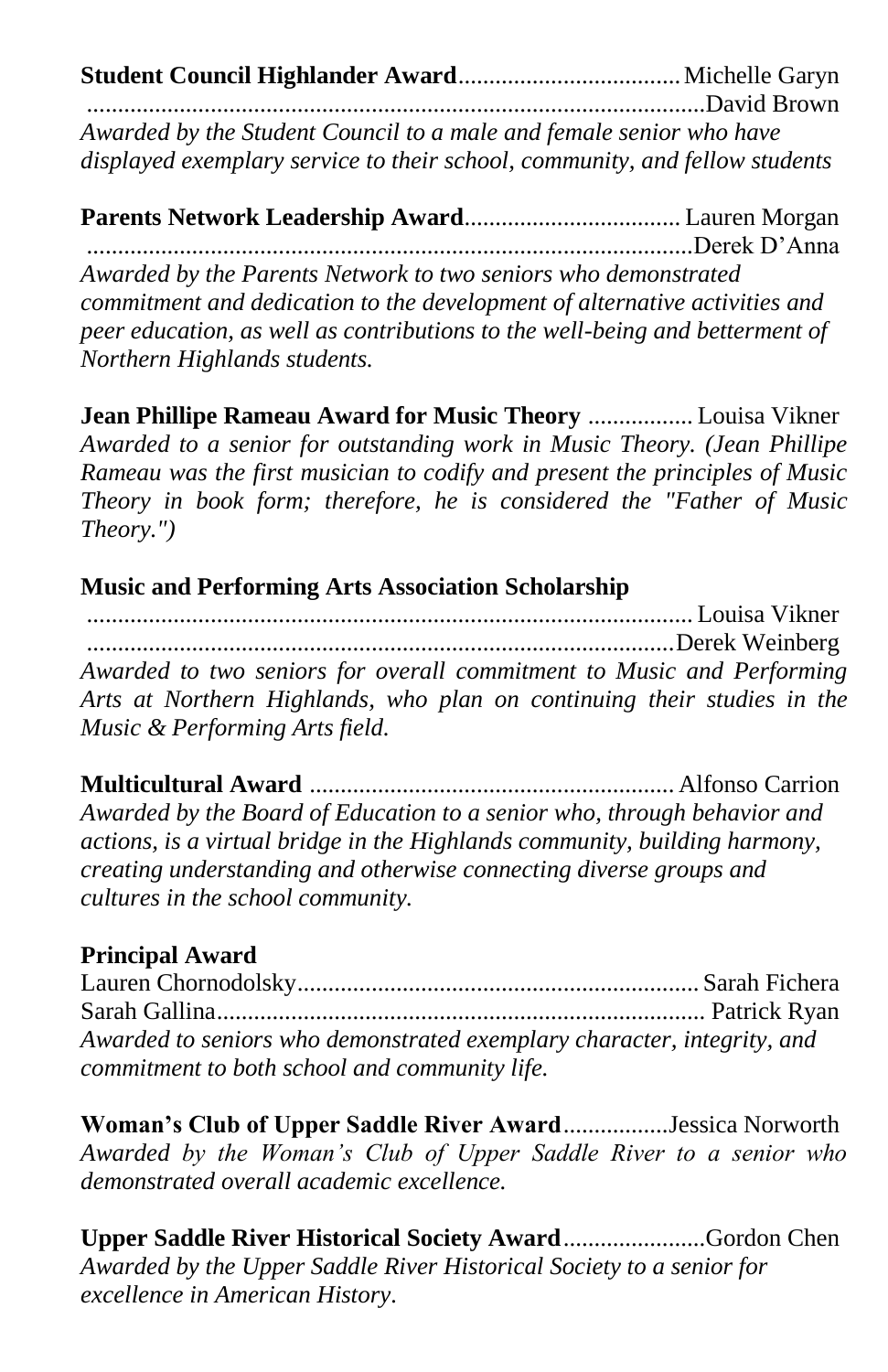#### **Gerry Repole Award**............................................................Christopher Bell

*Awarded by Maria and William Repole in memory of their mother, Gerry, and Michael Repole in memory of his wife, to a senior who has shown dedication, patience, dependability, honesty, and creative abilities in the Performing Arts.*

#### **Saddle River Valley Lions Club Awards**

| Awarded by the Saddle River Valley Lions Club for excellence in: |  |
|------------------------------------------------------------------|--|
|                                                                  |  |
|                                                                  |  |
|                                                                  |  |
|                                                                  |  |

**Town Journal Journalism Award** ......................................... Tess Pederson *Awarded by the Town Journal for excellence in Journalism.*

#### **Betty Jane D'Amore Awards**

| Awarded by the Woman's Club of Upper Saddle River for excellence in: |  |
|----------------------------------------------------------------------|--|
|                                                                      |  |
|                                                                      |  |
|                                                                      |  |

#### **Allendale Woman's Club Computer Science Technology Award**

...............................................................................................Anna Kosheleva *.........................................................................................*Michael Chiaravalle *Awarded by the Allendale Woman's Club to a male and female senior for excellence in Computer Science Technology.*

**Strasser & Associates, P. C. Legal Award** .........................Christopher Bell *Awarded by William Strasser to a senior whose interests and actions have demonstrated a commitment to civic responsibility, and who wishes to pursue a career in law.*

**Nancy Simpson Art Award** ................................................Caitlyn Cochran *In recognition to a senior with artistic and academic achievements. A senior who demonstrates both creativity and uniqueness of expression as an artist.*

| <b>Dennis Rouse Teens for Life Scholarship Rachel Gianfredi</b>             |  |
|-----------------------------------------------------------------------------|--|
|                                                                             |  |
| Awarded by Teens for Life in honor of Dennis Rouse, a beloved Social        |  |
| Studies Teacher at Northern Highlands, to a male and female senior who      |  |
| have demonstrated, through word and deed, exceptional character, integrity, |  |
| a love for life, and consideration for others.                              |  |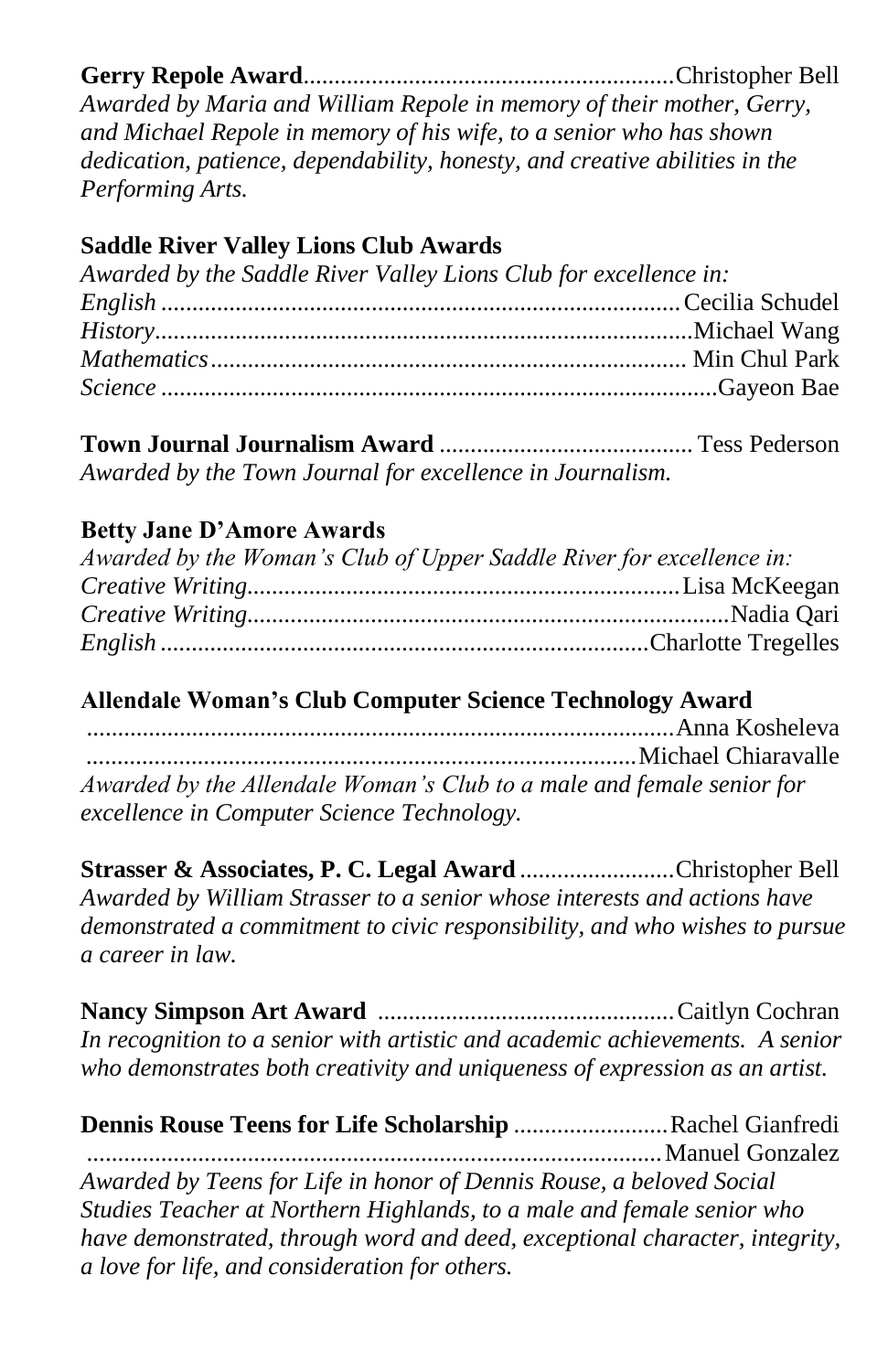**Project Lovematch Award** ...................................................Samantha Faust ............................................................................................Jonathan Dworkin

..................................................................................................Jacob Walpert *Project Lovematch is a non-profit organization that provides recreational tennis to a special needs population. Our participants range in age from eight to thirty-eight, with disabilities such as autism, mental retardation, Down syndrome, cerebral palsy, visual and neurological impairments, and attention deficit disorder. We honor those graduating seniors who have shown commitment, responsibility, sensitivity, and generosity of spirit.*

#### **Community Parent/Teacher Awards**

*Each of our four Parent/Teacher Organizations sponsors an award for one of their past students who has demonstrated, through word and deed, commitment to both school and community*

#### **The Northern Highlands Education Association Scholarship**

....................................................................................................... Kelly Forst ............................................................................................ Samantha Molzan ............................................................................................... Richard Medina *Awarded annually to deserving seniors who by their efforts, enthusiasm, motivation, and passion for learning, make the process of education rewarding and meaningful. All candidates were nominated by a Northern Highlands Education Association member and required to submit an essay on how an educator has influenced their overall love of learning and educational experience.*

**Upper Saddle River P.B.A. Scholarship** ......................... Samantha Molzan ................................................................................................Cecilia Schudel *The Upper Saddle River Policemen's Benevolent Association is pleased and proud to offer this scholarship to two Northern Highlands seniors who are committed to academics, as well as service to make their school and community a better place.*

**The Lacey Benvenuto Award**.............................................. Kari Dombroski *Awarded to a senior who exemplifies Lacey's characteristic zest for life and shares that enthusiasm with classmates, teachers, friends, teammates, family and the community. Through well-rounded involvement in a variety of activities ranging from sports to clubs and civic organizations, the recipient is an individual who lovingly shares his or her time and talents with others, radiating the warmth, caring, exuberance and enthusiasm that Lacey gave so selflessly.*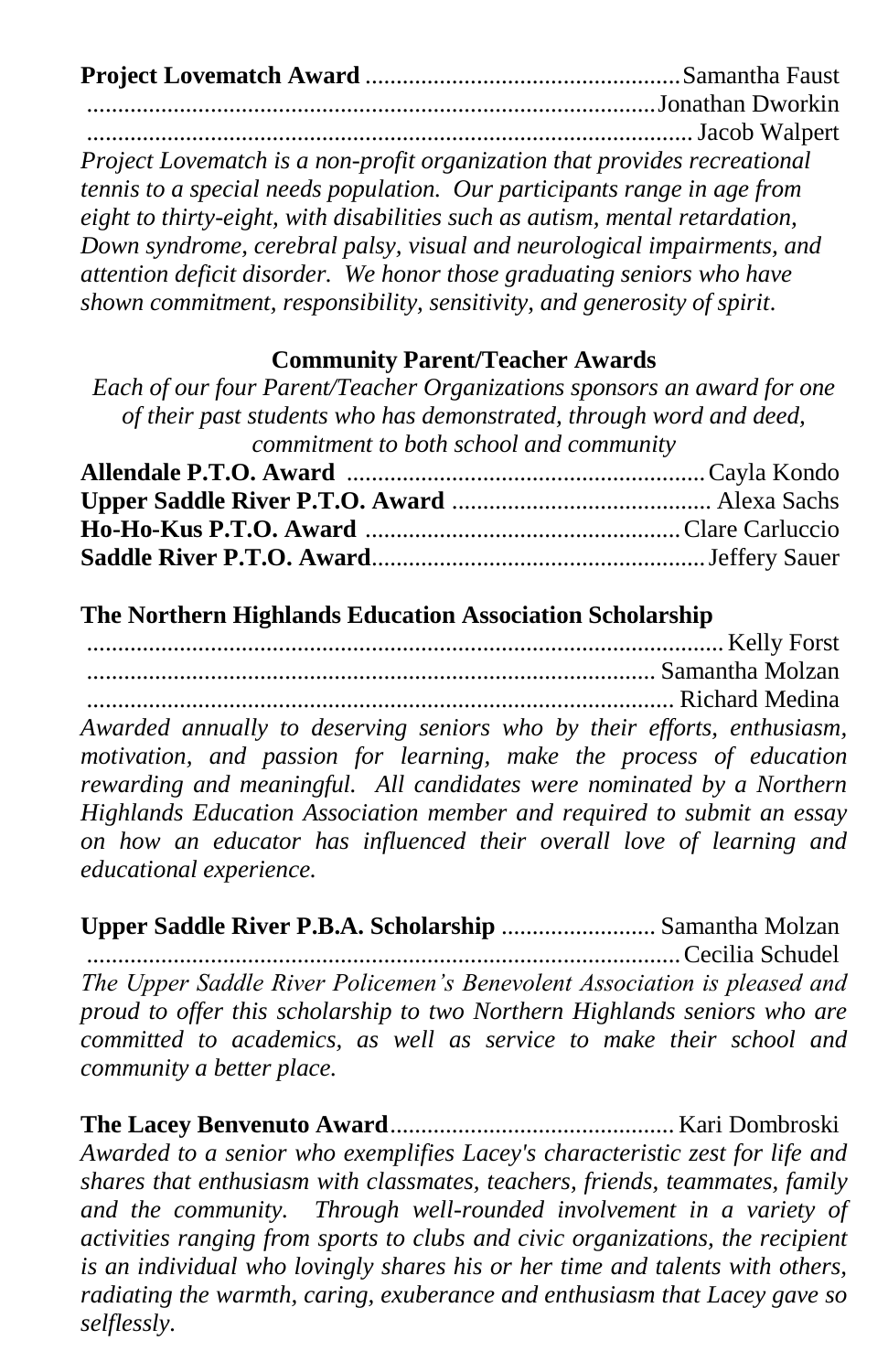**Patricia Riccobene Memorial Scholarship**............................Alexa Livanos *Established in memory of Patricia Riccobene, this scholarship will be given annually to a graduating senior who plans to pursue a career in education.*

**Lillian and Stiles Thomas Scholarship**..................................... Diana Wang *Awarded to a senior who is pursuing a college degree in the environmental sciences and who has shown a commitment to community service, especially in recycling or related efforts, environmental projects, or other related endeavors. The student should have maintained an A-B average. In addition to academic qualifications, candidates had to submit an essay presenting their ideas on how to improve the environment.*

**U.S. Marine Corps Scholastic Excellence Award**.........Christie Loughnane ..............................................................................................Brian McKeegan *Awarded by the U.S. Marine Corps to a male and female senior for displaying courage and demonstrating a commitment to their studies by maintaining a minimum of 3.5 G.P.A. These students have honored their school by their spirited attendance and participation in school activities.* 

**U.S. Marine Semper Fidelis Music Award** .........................Julia Iannacone ................................................................................................... Tim Zarychta *Awarded by the U.S. Marine Corps to a high school musician who embodies the virtues admired by the Marine Corp. The honored musician displays leadership, endurance, enthusiasm, dependability, loyalty, and a commitment to the music program. To help schools recognize the achievements and sacrifices student musicians make, the Marine Corps provides this "Semper Fidelis Music Award."* 

**Appointment to West Point Academy**......................................Johnny Jung *Awarded by the West Point Military Academy to a senior who will be attending West Point.*

**New Jersey Scholar Athlete Award**........................................Katrina Battle .............................................................................................Benjamin Weiner *Awarded by the New Jersey State Interscholastic Athletic Association to a male and female senior who have earned a minimum of two varsity letters, ranked academically in the top 10% of their class and provided service within the school and community.*

**Distinguished Athlete Award** ....................................................Stacy Kadell ............................................................................................. Matthew Alfonso *Awarded by the U.S. Marine Corps to a male and female senior for* 

*displaying courage, poise, self-confidence, and leadership as a high school athlete.*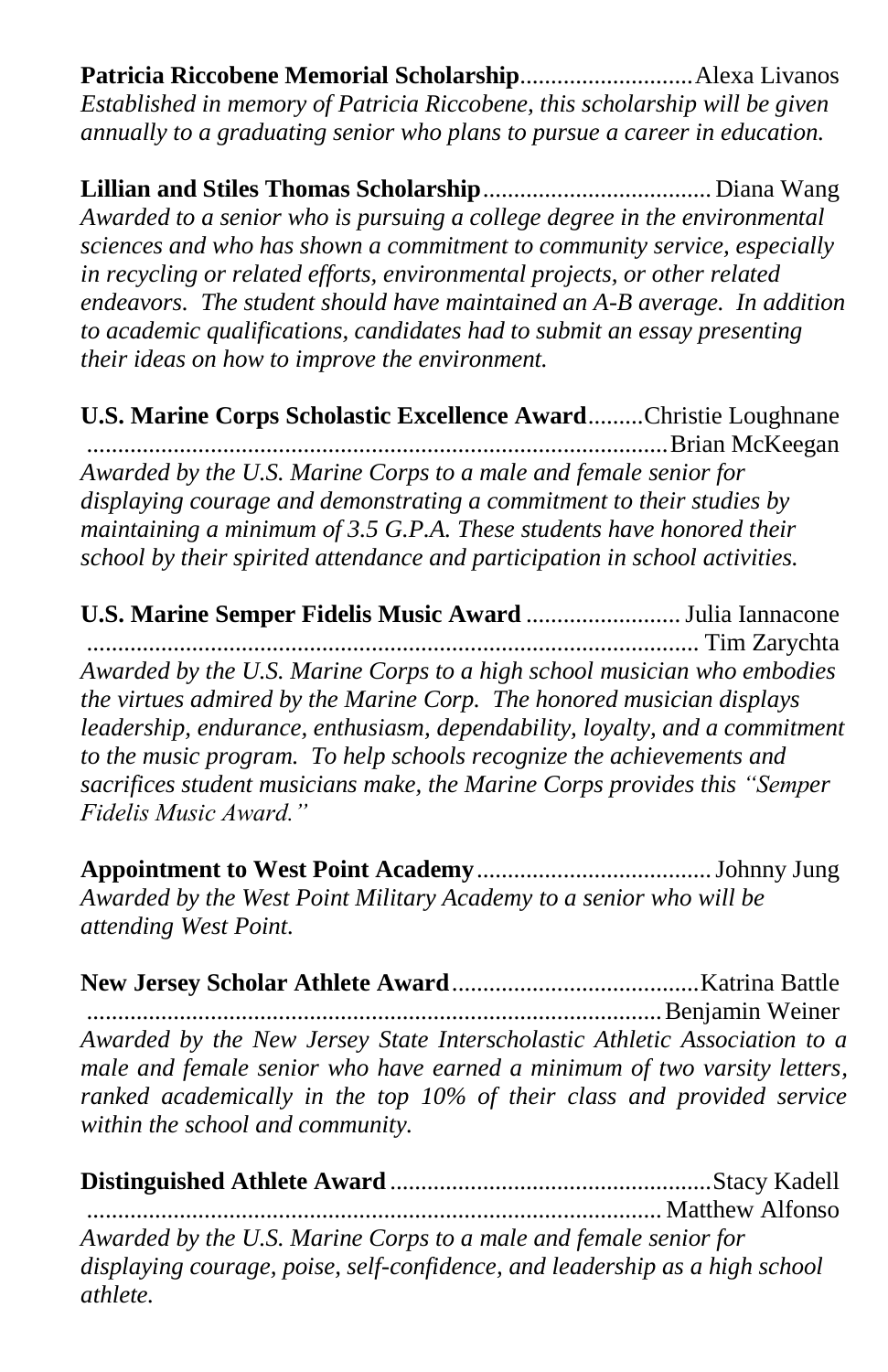**New Jersey Outstanding Scholar Athlete Award**............Cindy Schottanes *Awarded by the New Jersey State Interscholastic Athletic Association to a senior athlete based on academic achievement along with school and community citizenship.*

**Bergen County Coaches Outstanding Athlete Award** .....Alexander Licata *Awarded by the Bergen County Coaches Association to a male senior athlete who best represents the many qualities that Northern Highlands athletes should possess.*

**Bergen County Coaches 10 Sport Season Award**..................... Derek Bach *Awarded by the Bergen County Coaches Association to a senior athlete who had participated in at least ten sport seasons over four years and had demonstrated excellence both on and off the field.*

**Bergen County Women Coaches Association Award**...... Rachel Scanzillo *Awarded by the Bergen County Women Coaches Association to a female senior athlete who best represents the many qualities that Northern Highlands athletes should possess.*

**Edward N. Fitzpatrick Scholarship**.................................. Danielle Rotonda ......................................................................................................Tyler Sipala *Awarded by the Edward N. Fitzpatrick Scholarship Committee in memory of Ed Fitzpatrick to a male and female senior who have demonstrated the characteristics of selflessness, a generosity of spirit, and dedication to the "success of the team" while participating in athletics at Northern Highlands.*

**U.S. Army Reserve National Scholar Athlete Award** ....Guinnevere Parise ...................................................................................... Nicholas Maghenzani *Awarded by the U.S. Army Reserve to a male and female senior who have demonstrated excellence in the classroom and on the athletic field.* 

**N.B.I.A.L. Student Athlete Award** .........................................Evan O'Neill *................................................................................................*Thomas Gaidus *On June 5 thto two students were recognized for their outstanding athletic and academic achievements by our athletic league, the N.B.I.A.L.*

**New Jersey State Interscholastic Athletic Assoc. - Natl. Women In Sports Award** ..........................................................................Allison Dench *Awarded by the N.J. State Interscholastic Athletic Association to an outstanding female student athlete in recognition of National Women In Sports Day.*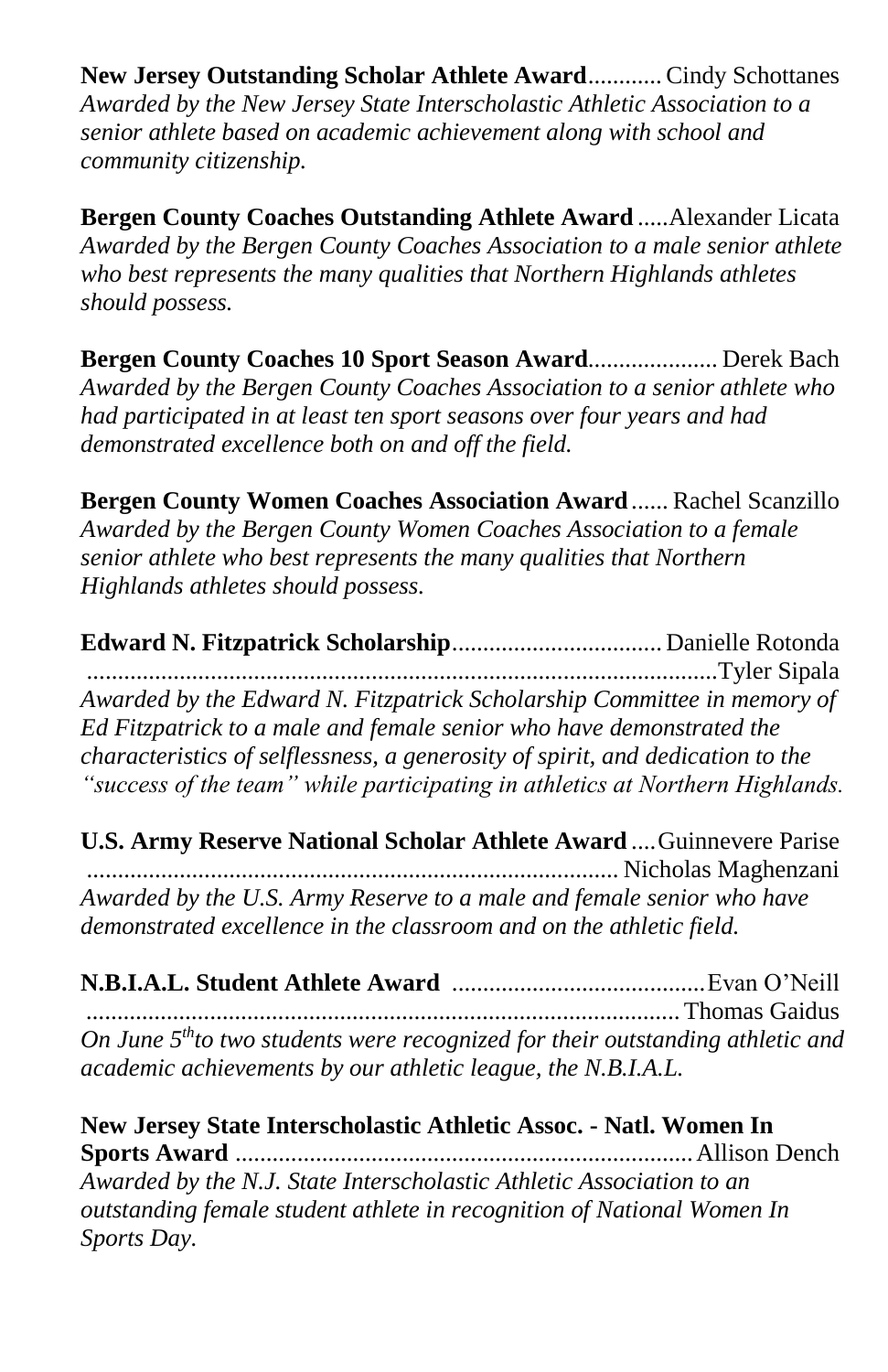#### **Herb Cohen Sports Association Scholastic Achievement Award**

Kelly Forst ............................................................................Meghan Sheehan Michael Chiaravalle ..................................................................Jacob Walpert *Awarded by the Sports Association to male and female seniors who have lettered twice in their high school career, at least once as a senior, attained a 3.0 average over their high school career, and committed to attend an accredited two or four year college. The recipients must have displayed, both on and off the field, a positive attitude, leadership ability, served as a role model, and submitted an essay on a topic selected by the Sports Association.*

**A John Uhlmann Scholarship Award** ...................................... Karen Cash ............................................................................................ William Patterson *Awarded by A. John Uhlmann III Memorial Foundation to a male and female senior athlete in recognition of outstanding athletic achievement and understanding of the importance of good sportsmanship.*

**The Americans Soccer Club Scholarship** .......................... Kara McGovern *......................................................................................................*Howard Pae *Awarded to a male and female senior residing in the towns of Allendale, Upper Saddle River, Ho-Ho-Kus, and Saddle River who has played soccer and displayed commitment and sportmanship to the game of soccer at Northern Highlands.*

**Eduardo Pena Memorial Scholarship** ..................................Arielle Sydnor ...................................................................................................Connor Lamb *Awarded to a male and female soccer player who resides in Allendale, Upper Saddle River, Ho-Ho-Kus or Saddle River who has played soccer at least one year at the Varsity level. Applicants must submit an essay explaining their deep appreciation for family as well as the importance of soccer in their lives.* 

**Joe Sabino Award** ................................................................ Alfonso Carrion *The Joe Sabino Award is given in honor of a member of Northern Highlands Inaugural Varsity Team and the Class of 2002. This award is presented annually to the ice hockey player who best exemplifies the qualities of perseverance, courage, discipline, sportsmanship and dedication to hockey.*

**NJEA/News 12 New Jersey Scholar Athlete Award** ........Jessica Norworth *Awarded to honor students who are at the top of their class academically and also excel on the court or field. Thirty student athletes are selected statewide during the school year and highlighted during the News 12 New Jersey Newscast.*